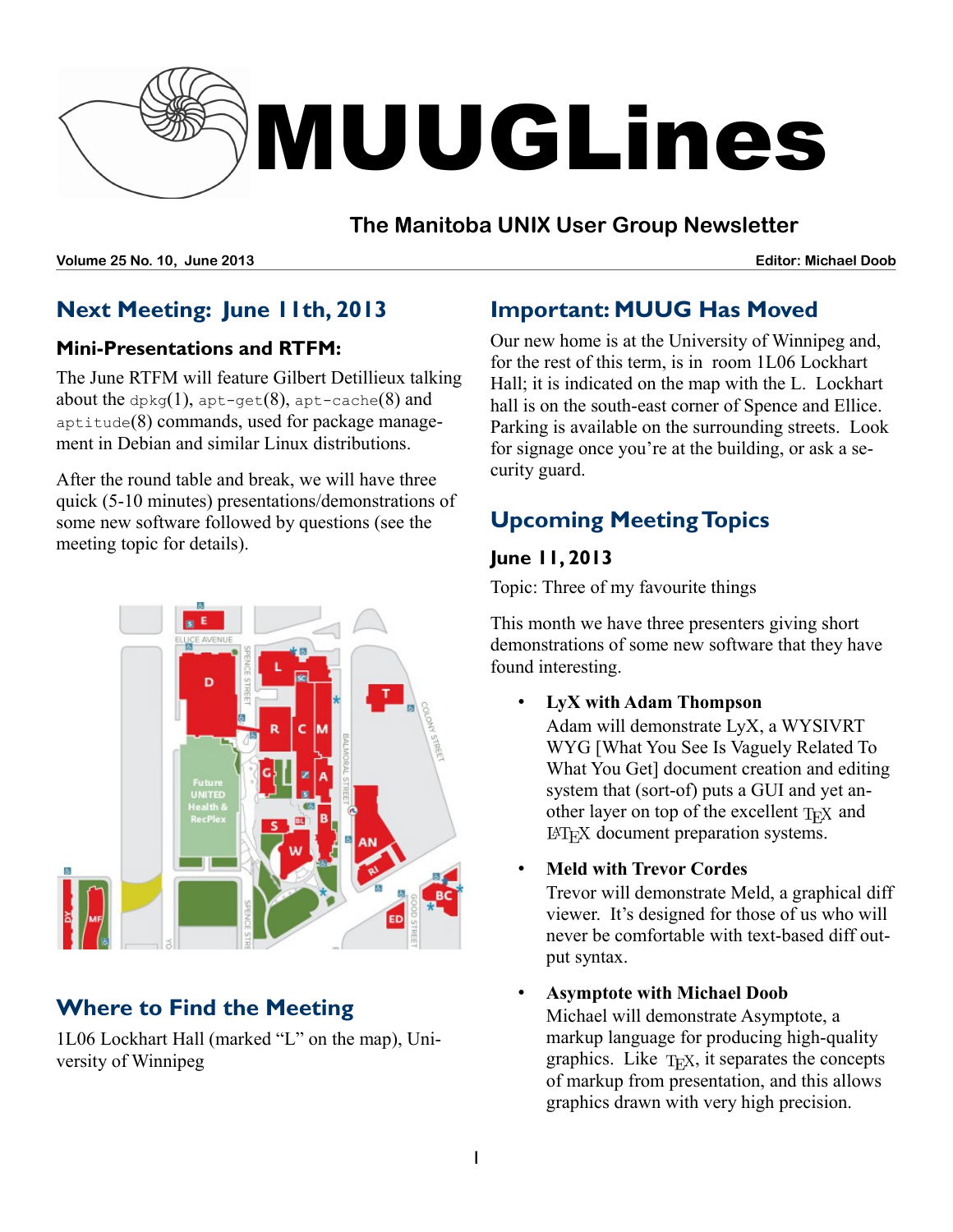# **Take That, Patent Trolls!**

The Electronic Frontier Foundation has sent out a release concerning the US state of Vermont and patent trolls. "There is exciting news out of the Green Mountain State this week: folks in Vermont are so fed up with patent troll abuse that they are taking matters into their own hands. With trolls filing thousands of lawsuits every year and blanketing the country in threat letters, states are looking for ways to protect victims—especially small entities that lack the resources to defend against a patent suit. Vermont is tackling trolls on two separate fronts."

More details are here (and what a great URL): **[https://www.eff.org/deeplinks/2013/05/vermont](https://www.eff.org/deeplinks/2013/05/vermont-mad-hell-about-patent-trolls-and-not-going-take-it-anymore)[mad-hell-about-patent-trolls-and-not-going-take](https://www.eff.org/deeplinks/2013/05/vermont-mad-hell-about-patent-trolls-and-not-going-take-it-anymore)[it-anymore](https://www.eff.org/deeplinks/2013/05/vermont-mad-hell-about-patent-trolls-and-not-going-take-it-anymore)**

# pidora

# **What's New**

- **Fedora Remix for the Raspberry Pi** This recompilation of Fedora 18 was released on May 22. and is available from **<http://www.pidora.ca/>**. In addition, there is a wiki site with complete installation instructions at **[http://zenit.senecac.on.ca/wiki/index.php/R](http://zenit.senecac.on.ca/wiki/index.php/Raspberry_Pi_Fedora_Remix) [aspberry\\_Pi\\_Fedora\\_Remix](http://zenit.senecac.on.ca/wiki/index.php/Raspberry_Pi_Fedora_Remix)**
- **Ubuntu 13.04** (Raring Ringtail) This release from April 25 includes the Linux kernel version 3.8.3, Python 3.3, Gnome 3.6 and LibreOffice 4.0. Also available in the usual  ${K, Ed, X}$ ubuntu for other window managers. No surprise as to where to go: **<http://www.ubuntu.com/download>**
- **Linux Mint 15** release candidate appears as of May 16 with Ubuntu 13.04 package base, Linux 3.8 kernel, MATE 1.6 and Cinnamon 1.8.

**<http://www.linuxmint.com/release.php?id=20>**

• **OpenBSD 5.3** has been released as of May 1. Downloads are at **<http://www.openbsd.org/53.html>**

#### • **OpenIKED**

OpenIKED is a FREE implementation of the Internet Key Exchange (IKEv2) protocol which performs mutual authentication and which establishes and maintains IPsec VPN security policies and associations (SAs) between peers. The IKEv2 protocol is defined in RFC 5996, which combines and updates the previous standards: ISAKMP/Oakley (RFC 2408), IKE (RFC 2409), and the Internet DOI (RFC 2407). OpenIKED only supports the IKEv2 protocol; support for ISAKMP/Oakley and IKEv1 is provided by OpenBSD's isakmpd(8) or other implementations on non-OpenBSD platforms.

It is intended to be a lean, clean, secure, better configurable and interoperable implementation that focuses on supporting the main standards and most important features of IKEv2. OpenIKED was written by Reyk Floeter and is primarily developed with Mike Belopuhov and various contributing OpenBSD hackers. **<http://www.openiked.org/>**

# **Temperature and Humidity Monitoring on the Raspberry Pi**

*By Gilbert Detillieux, University of Manitoba*

For a while now, I've been looking for a cheap solution to monitoring temperature and humidity in our server rooms. While dedicated devices such as those offered by IT Watchdogs have come down in price, it occurred to me that the Raspberry Pi might be able to offer a cheaper and more flexible solution (while at the same time giving me a good pet project to learn more about the Pi)!

There appear to be several projects on the go to run the Pi as a full-blown weather station, using multiple sensors and either an Arduino or some kind of A/D chip to read these. This too seemed like overkill for my purposes.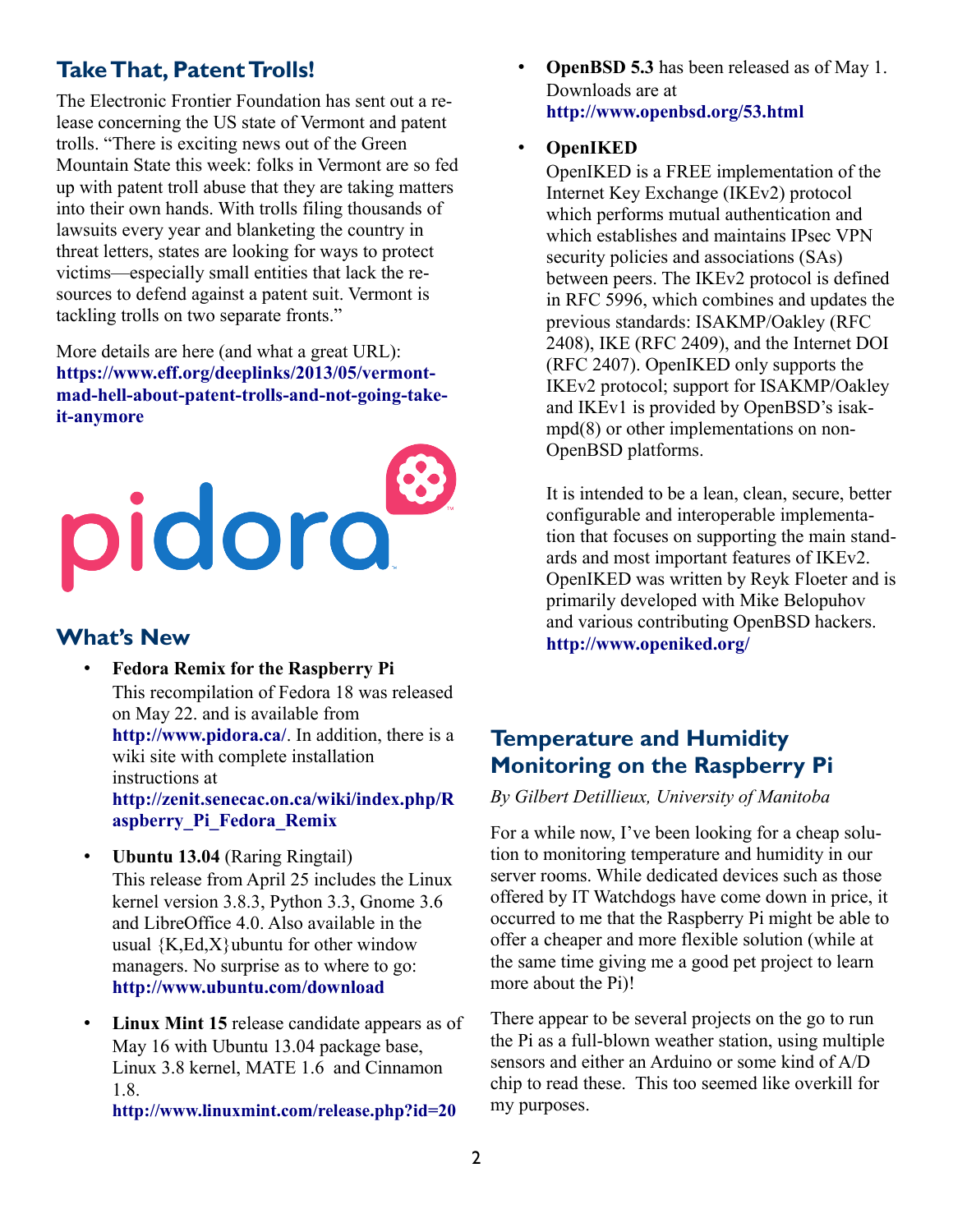A tutorial on the Adafruit web site gave be a great starting point, showing how to interface a very inexpensive device called the DHT22, or the slightly more expensive, wired version of the sensor, called the AM2302 (**[adafru.it/393](http://adafru.it/393)**).



For my application, the wired version was preferable, since it didn't need an external pull-up resistor, and could easily be mounted outside of the Pi's enclosure, where it would give more accurate readings.

The tutorial included a sample C "driver" program that read the data from the sensor, which transmits using a proprietary serial protocol with pulse-width modulation. The tutorial also showed how the collected data could be transmitted to a Google Docs spreadsheet. For me, a more useful goal was to read the data remotely, via SNMP, so that I could plot it using MRTG, just as I do for network traffic, CPU usage and system load averages.

One problem I encountered with the sensor and the sample driver program from the tutorial is that the data weren't always reliably transmitted. So I used a shell script to repeatedly call the driver program until I got good results to put into a log file. A crontab entry was used to call this script every minute.

The Net-SNMP agent (snmpd) provides an extension mechanism that allows for scripts to be called when particular MIB values are requested. I was able to add the following lines to the snmpd.conf file to call a script to extract the last results from the log file, and return them as simple integers, for MRTG to use:

# Temperature/Humidity readings from DHT2302 extend hum /home/pi/DHT/Get\_Logged\_DHT hum extend temp /home/pi/DHT/Get Logged DHT temp

The script pulls the last results from the log file that's updated by the crontab entry, rather than directly from the sensor, to avoid the very real chance of an SNMP timeout and no data being returned to the client. With a more reliable sensor or driver program, it might be feasible to take a more direct approach.

Once I was able to remotely poll the data via SNMP, I was ready to configure MRTG to collect and plot the results. It would be nice if a statement like this would have worked in the MRTG configuration file:

```
Target[raspberrypi.dht]: 
nsExtendOutput1Line."hum"&nsExtendOutput1Line
."temp":public@raspberrypi.local
```
However, MRTG didn't seem to like the string-index syntax that the snmpget and snmpwalk commands were happy with. Instead, I needed to find out the numeric MIB for each and use those...

```
# snmpwalk -v1 -cpublic raspberrypi.local -On
'nsExtendOutput1Line."hum"'
.1.3.6.1.4.1.8072.1.3.2.3.1.1.3.104.117.109 =STRING: 191
# snmpwalk -v1 -cpublic raspberrypi.local -On
'nsExtendOutput1Line."temp"'
.1.3.6.1.4.1.8072.1.3.2.3.1.1.4.116.101.109.1
12 = STRING: 259
```
#### These numeric MIB values could then be put into the MRTG configuration:

```
Target[raspberrypi.dht]: .
1.3.6.1.4.1.8072.1.3.2.3.1.1.3.104.117.109&.1
.3.6.1.4.1.8072.1.3.2.3.1.1.4.116.101.109.112
:public@raspberrypi.local
```
A bit ugly, but it worked... With that and a few other configuration tweaks, MRTG was able to collect and plot the results.

#### 'Daily' Graph (5 Minute Average)



For those interested in trying this at home (or work), I've prepared an archive with my scripts, configuration files, and more detailed installation instructions. You should also read the Adafruit tutorial before attempting this for yourself.

## **<http://www.muug.mb.ca/~gedetil/DHT.zip>**

## **[http://learn.adafruit.com/dht-humidity-sensing](http://learn.adafruit.com/dht-humidity-sensing-on-raspberry-pi-with-gdocs-logging)[on-raspberry-pi-with-gdocs-logging](http://learn.adafruit.com/dht-humidity-sensing-on-raspberry-pi-with-gdocs-logging)**